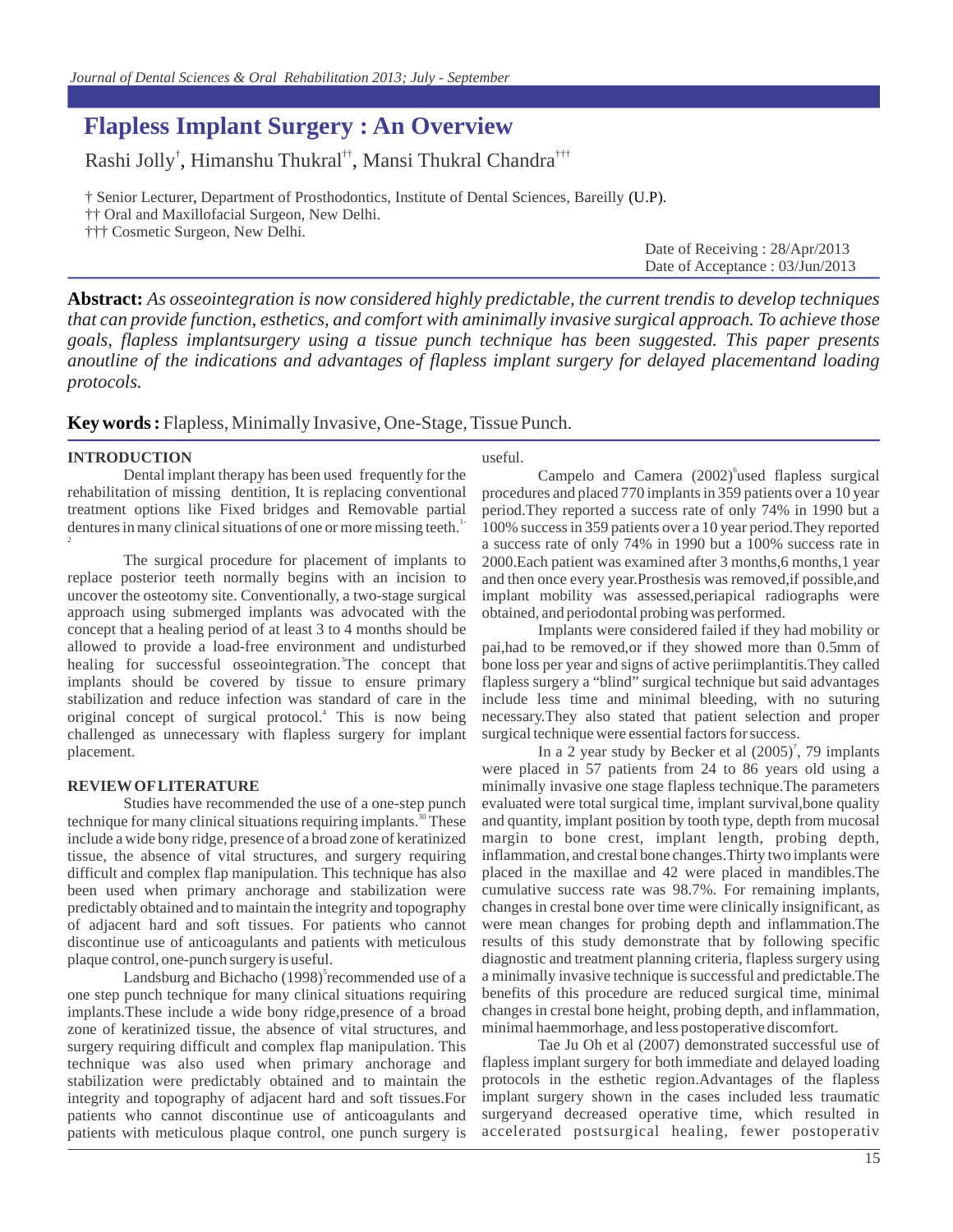#### *Journal of Dental Sciences & Oral Rehabilitation 2013; July - September*

complications, and increased patient comfort and satisfaction.Especially with the immediate loading protocol, the advantages were more pronounced because of the absence of a waiting period before prosthetic restoration.

Another advantage of the flapless implant surgery was in preservation of soft tissue profiles, including the gingival margins of the adjacent teeth and the interdental papillae.This is attributed to the avoidance of flap reflection, which might cause postsurgical bone resorption and soft tissue recession.

Nadine Brodala (2009) reviewd the current literature with regard to the efficacy and effectiveness of flapless surgery for endosseous dental implants. Only clinical(human) studies with five or more subjects were included. The available data on<br>flapless technique indicate high implant survival overall. The *I. Reduced trauma* flapless technique indicate high implant survival overall.The prospective cohort studies demonstrated approximately 98.6 % survival, suggesting clinical efficacy, while the retrospective 3. studies or case series demonstrated 95.9% survival, suggesting 4. effective treatment. Six studies reported mean radiographic alveolar bone loss ranging from 0.7 to 2.6mm after 1 year of implant placement.Intraoperative complications were reported in four studies,and these included perforation of the buccal or lingual bony plate.Overall,the incidence of intraoperative complications was 3.8% of reported surgical procedures.It was concluded that flapless surgery appears to be a plausible treatment modality for implant placement ,demonstrating both efficacy and clinical effectiveness.

Presently, one piece Implants with implant therapy utilizing the one-stage surgical protocol (nonsubmerged implants) has also been available, and its successful use has been  $\frac{3}{2}$ . proven comparable to the two-stage surgical approach<sup>10-11</sup>

With the high predictability of osseointegration, the current trend is geared toward developing methods to enhance 5. patient function, esthetics, and comfort.

Along with continuous improvements in implant materials, designs (macrostructures and microstructures), surface treatment and placement techniques, clinical usage of immediate implant non functional loading has been adopted in implant therapeutics, thus providing patients with enhanced function, esthetics, and comfort.

#### **Clinical Considerations**

#### *TABLE 1*

#### *Indications of the Flapless Implant surgical procedure*

- 
- *1. Wide Bony Ridge*
- **2. Presence of the Flapless Implant surgical procedure**<br>
2. Wide Bony Ridge<br>
2. Presence of a wide Zone of Keratinized tissue<br>
3. Absence of Vital Structures in the anatomical region<br>
2. Presence of Vital Structures in th
- **3. Absence of the Flapless Implant surgical procedure**<br> **3.** Absence of a wide Zone of Keratinized tissue<br>
3. Absence of Vital Structures in the anatomical region<br>
3. Absence of Vital Structures in the anatomical region s **1.** Wide Bony Ridge<br>
2. Presence of a wide Zone of Keratinized tissue<br>
2. Presence of a wide Zone of Keratinized tissue<br>
3. Absence of Vital Structures in the anatomical region<br>
4. Surgical procedures requiring Complex Fl *manipulation*
- *Fresence of a wide Zone of Keratinized tissue*<br> **5.** *Absence of Vital Structures in the anatomical region* sof<br> **4.** *Surgical procedures requiring Complex Flap*<br> *manipulation* tiss<br> **5.** *Patients on Anticoagulant ther these medications Fiamer 4. Surgical procedures requiring Complex Flap<br>
manipulation*<br> *5. Patients on Anticoagulant therapy who cannot stop*<br> *fhese medications*<br> *6. In cases where Predictably the surgeon can obtain a*
- *Primary stability with the Implants.*
- *7. Not suitable in ridges with concavities and parabolic shaped ridges*
- *8. Need for an experienced operator with sound clinical judgment*

#### *Limitations of Flapless Implant Procedures.*

*1. 1. 1. Inspect 3.1. Table 2.<br>
1. Not suitable in ridges with concavities and parabolic<br>
1. Not suitable in ridges with concavities and parabolic<br>
2. Nead for a sumarianced an antensuith sound eliminal shaped ridges*

*TABLE 2*

- *2. Itations of Flapless Implant Procedures.*<br>
2. Not suitable in ridges with concavities and parabolic<br>
2. Need for an experienced operator with sound clinical<br> *2. Need for an experienced operator with sound clinical*<br> *judgment*<br>Absolute necessity for using axial tomography or CT *3. Not suitable in ridges with concavities and parabolic shaped ridges*<br>
2. Need for an experienced operator with sound clinical judgment<br>
3. Absolute necessity for using axial tomography or CT<br>
for pre-operative evaluati
- *for pre-operative evaluations. 1. For pre-operative evaluati*<br>**1.** *Reduced trauma*<br>2. *Reduced trauma*<br>2. *reduced operative time*<br>*Packing Facking hading*

#### *TABLE 3*

## *Advantages of the Flapless Implant surgical procedure 2. reduced operative time 3. FABLE 3*<br>*3. Faster soft the Flapless Implant surgic<br>
1. Reduced trauma***<br>
2.** *Faster soft tissue healing***<br>
4.** *fewer complications Attages of the Flapless Implant*<br>
1. Reduced trauma<br>
2. reduced operative time<br>
3. Faster soft tissue healing<br>
4. fewer complications<br>
5. Improved Patient comfort<br>
2. Particular Patient Comfort

- 
- 
- 
- 
- 
- **5.** Faster soft tissue healing<br> **4.** fewer complications<br> **5.** Improved Patient comfort<br> **6.** Patient resumes normal diet and Oral Hygiene habits 1. Reduced trauma<br>
2. reduced operative time<br>
3. Faster soft tissue healing<br>
4. fewer complications<br>
5. Improved Patient comfort<br>
6. Patient resumes normal diet and Oral Hygiene habits<br>
following the procedure *following the procedure*

#### *TABLE 4*

#### *Disadvantages of the Flapless Implant surgical procedure*

- 
- *1. Inability to visualize anatomic method in the Flapless Implant surgical proced*<br>*1. Inability to visualize anatomic landmarks.*<br>2. Possibly thermal bone damage secondary to inspirational bone damage secondary to *2. Possibly the Flapless Implant surgical procedure<br> 2. Inability to visualize anatomic landmarks.<br>
2. Possibly thermal bone damage secondary to<br>
inadequate irrigation during osteotomy preparation ( inadequate irrigation during osteotomy preparation ( In cases where Surgical templates are used) 1. Inability to visualize anatomic landmarks.*<br>
2. Possibly thermal bone damage secondary to<br>
inadequate irrigation during osteotomy preparation (<br> *In cases where Surgical templates are used)*<br>
3. Malposed angulations<br> *1.* Inability to visualize anatomic landmarks.<br>
2. Possibly thermal bone damage secondary to<br>
inadequate irrigation during osteotomy preparation (<br> *In* cases where Surgical templates are used)<br>
3. Malposed angulations<br>
4
- 
- *width is not taken into consideration)*
- *inadequate irrigation during osteotomy preparation (*<br> *In cases where Surgical templates are used)*<br>
3. Malposed angulations<br>
4. Inadequate depth of implant placement (if soft tissue<br>
width is not taken into consideratio *restorative procedures, if required.*

Some factors considered detrimental to this treatment modality include lack of direct visibility, difficulty in evaluation of any existing facial osseous defects.

#### **FLAPLESS IMPLANT PLACEMENT**

In case of immediate implant placement, the clinical procedure for the flapless placement technique starts with an atraumatic extraction of the unsalvageable teeth. Drilling is then performed through a surgical template with the use of a buccally placed guiding finger, to avoid perforating the buccal bone. Autogenous bone chips collected from the drill flutes may be packed around the implant in case of any existing gaps. Finally the round edges may be approximated and sutured. This not only provides better primary closure but also avoids post-operative soft tissue complications.

In the delayed implant placement protocol, gingival tissue punching is done to remove a piece of soft tissue and expose the bone for implant placement. This reduces postoperative soft tissue recession.

#### **DISCUSSION**

Advantages of the flapless implant surgery, include less traumatic surgery and decreased operative time, which result in accelerated postsurgical healing, fewer postoperative complications, and increased patient comfort and satisfaction.

Another advantage of the flapless implant surgery is preservation of soft tissue profiles, including the gingival margins of the adjacent teeth and the interdental papillae. In our opinion, the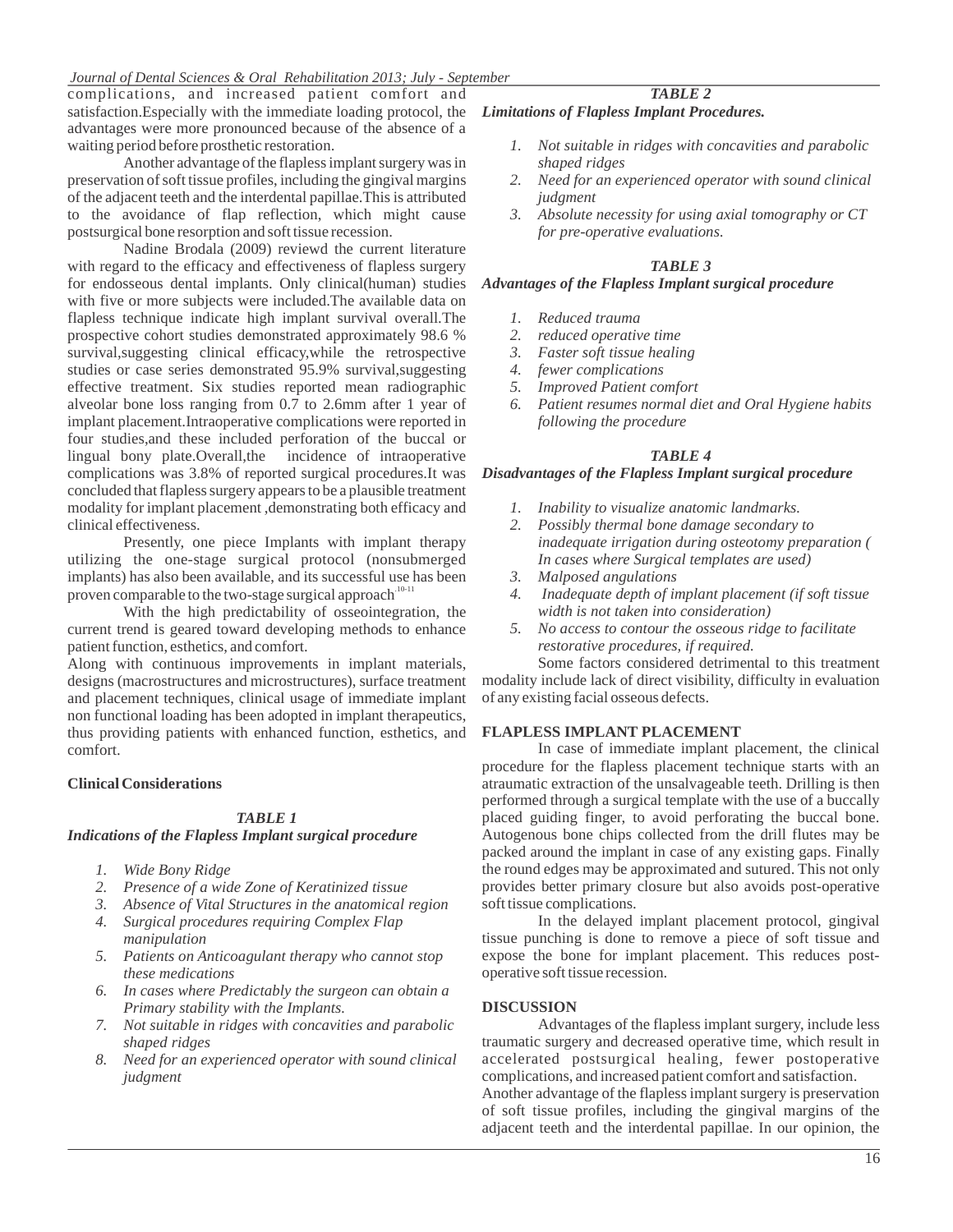#### *Journal of Dental Sciences & Oral Rehabilitation 2013; July - September*

remaining buccal bone thickness after implant placement should 3. be at least 2.0 mm to minimize postsurgical resorption. This is in agreement with the critical facial bone thickness of 1.8 mm proposed by Spray et al. <sup>12</sup> The critical facial bone thickness must be carefully analyzed when surgical stents are constructed.

The feasibility of flapless implant surgery with immediate loading  $^{13}$ or with delayed loading  $^{14}$ has been demonstrated. However, prerequisites for the flapless implant survery have also been reported: these include sufficient bone 5. surgery have also been reported; these include sufficient bone 5. Pract Periodontics Aesthet Dent 1998;10:1033-1039 width and height, adequate keratinized soft tissue, and an absence 6. Compelo LD, camara JR. Flaplesh impl width and height, adequate keratinized soft tissue, and an absence 6. of significant tissue undercuts. 15 when surgical stents are constructed.<br>
lity of flapless implant surgery<br>
<sup>13</sup> or with delayed loading <sup>14</sup> has

First, sufficient amounts of available bone and<br>ed tissue are necessary because direct visualization of 7. keratinized tissue are necessary because direct visualization of bone topography is limited and sacrifice of some keratinized tissue, although minimal, is inevitable in this particular technique. For example, required bone volume for the placement of a<br>standard endosseous root-form implant <sup>16</sup>Computer software's 8. Oh TJ, Shotwell, Byun HY, Wang HL, Flapless Implant standard endosseous root-form implant.  $^{16}$ Computer software's  $8$ . like SimPlant and NobelGuide definitely aid in increasing the precision of surgical templates in guiding the direction of implant drilling.Although debatable, the presence of peri-implant 9. keratinized tissue is regarded beneficial, especially for the standard endosseous root-form implant. <sup>16</sup>Computer software's 8.<br>like SimPlant and NobelGuide definitely aid in increasing the<br>precision of surgical templates in guiding the direction of implant<br>drilling. Although debata more than 2 mm) of keratinized tissue must remain on the facial aspect of the implant site after tissue punch. If the soft tissue is insufficient or not expected to be esthetically pleasing after the flapless surgery, soft tissue grafting procedures or papilla regeneration techniques should be considered. In addition to the factors described previously for case selection, precautions should be taken during surgical and prosthodontic procedures. longevity of rough surfaced implants.<sup>17</sup>An adequate amount (i.e.,

Because of the lack of visibility of hard tissue contours<br>p. it is extremely crucial during implant site preparation 12. Spray JR, Black CG, Morris HF, Ochi S. The influence of in the flap, it is extremely crucial during implant site preparation to place implant drills against surgical stents using the full length of the apicocoronal drill orientation. Incorrect angulation of implant drills can cause perforation of the cortical plates, usually  $\frac{2000;5:119-128}{2000;5:119-128}$ . on the buccal aspect, resulting in dehiscence or fenestration. Although not presented here, perforation of the buccal plate is surgery. J Oral Implantol 2000;26:193–198.<br>
generally detected by palpation or by observation of implant 14. Campelo LD, Camara JR. Flapless implant surgery: generally detected by palpation or by observation of implant threads through the soft tissue. With regard to immediate loading, primary stability should be confirmed with hand-torquing of the provisional abutment. If any movement is noted during handtorquing, a delayed loading protocol should be considered.

#### **CONCLUSION**

Flapless implant surgery using a tissue punch technique can be successfully employed when replacing posterior teeth. Careful diagnosis and treatment planning are essential. The protocol for this procedure includes proper evaluation of bone type, height and width of the residual ridge, and amount of available keratinized tissue. The surgical technique should include use of a surgical stent, appropriate use of rotary punches<br>
and implant<br> **REFERENCES**<br>
1. Adell R, Lekholm U, Rockler B, Brånemark P-I. A 15-year<br>
study of osseointegrated implants in the treatment of the<br>
resoluti and implant burs, and an osteotomy that promotes a stable implant.

#### **REFERENCES**

- study of osseointegrated implants in the treatment of the edentulous jaw. Int J Oral Surg 1981;10:387–416. **REFERENCES**<br>
1. Adell R, Lekholm U, Rockler B, Brånemark P-I. A 15-year<br>
study of osseointegrated implants in the treatment of the<br>
edentulous jaw. Int J Oral Surg 1981;10:387–416.<br>
2. Brånemark P-I, Hansson BO, Adell R,
- implants in the treatment of the edentulous jaw. Experience from a 10-year period. Scand J Plast Reconstr Surg Suppl 1977;16:1–132.
- 3. Albrektsson T, Brånemark P-I, Hansson HA, Lindstrom J. Osseointegrated titanium implants. Requirements for ensuring a long-lasting, direct bone-to-implant anchorage in man. Acta Orthop Scand 1981;52:155–170. mber<br>
3. Albrektsson T, Brånemark P-I, Hansson HA, Lindstrom J.<br>
0sseointegrated titanium implants. Requirements for<br>
ensuring a long-lasting, direct bone-to-implant anchorage in<br>
man. Acta Orthop Scand 1981;52:155–170.<br>
4
- implants in the treatment of the edentulous jaw. Experience from a 10-year period. Scand J Plast Reconstr Surg Suppl. 1977;16:1-132. . man. Acta Orthop Scand 1981;52:155–170.<br>4. Bränemark PI, Hansson BO, Adell R, et al. Osseo-integrated<br>implants in the treatment of the edentulous jaw. Experience<br>from a 10-year period. Scand J Plast Reconstr Surg Suppl.<br>19 4. Bränemark PI, Hansson BO, Adell R, et al. Osseo-integrated<br>implants in the treatment of the edentulous jaw. Experience<br>from a 10-year period. Scand J Plast Reconstr Surg Suppl.<br>1977;16:1-132..<br>5. Pract Periodontics Aest
- 
- clinical reprospective analysis. Int J Oral Maxillofac Implants 2002;17:271-276 1977;16:1-132..<br>
5. Pract Periodontics Aesthet Dent 1998;10:1033-1039<br>
6. Compelo LD, camara JR. Flaplesh implant surgery: a 10 year<br>
clinical reprospective analysis. Int J Oral Maxillofac<br>
Implants 2002;17:271-276<br>
7. Bec
- invasive flapless implant surgery: a prospective multicenter S27. Becker W, Goldstein M, Becker BE, et al. Minimally
- study. Clin Implant Dent Relat Res. 2005;7(suppl 1):S21-<br>
S27.<br>
8. Oh TJ, Shotwell, Byun HY, Wanq HL. Flapless Implant<br>
Surgery in the esthetic region: advantag & Precautions. Int J<br>
Perio Rest Dent 2007; 27: 27-33.<br>
9. Br Surgery in the esthetic region: advantag & Precautions. Int J Perio Rest Dent 2007; 27: 27-33.
- outcomes. Int J Oral Maxillofacial Implants 2009;24:118- 125. Surgery in the esthetic region: advantag & Precautions. Int J<br>Perio Rest Dent 2007; 27: 27-33.<br>9. Brodala N. flapless surgery & its effect on dental implant<br>outcomes. Int J Oral Maxillofacial Implants 2009;24:118-<br>125.<br>10.
- evaluation of non-submerged ITI implants. Part I: 8-year life table analysis of a prospective multi-center study with 2359 implants. Clin Oral Implants Res 1997;8:161–172. 10. Buser D, Mericske-Stern R, Bernard JP, et al. Long term
- Radiographic evaluation of crestal bone levels adjacent to nonsubmerged titanium implants. Clin Oral Implants Res 1992;3:181–188. 11. Weber HP, Buser D, Fiorellini JP, Williams RC.
- bone thickness on facial marginal bone response: Stage 1 placement through stage 2 uncovering. Ann Periodontol 2000;5:119–128. 1992;3:181–188.<br>
12. Spray JR, Black CG, Morris HF, Ochi S. The influence of<br>
bone thickness on facial marginal bone response: Stage 1<br>
placement through stage 2 uncovering. Ann Periodontol<br>
2000;5:119–128.<br>
13. Hahn J. Si bone thickness on facial marginal bone response: Stage 1<br>placement through stage 2 uncovering. Ann Periodontol<br>2000;5:119–128.<br>13. Hahn J. Single-stage, immediate loading, and flapless<br>surgery. J Oral Implantol 2000;26:193
- surgery. J Oral Implantol 2000;26:193–198.
- Implants 2002;17:271–276. 13. Hahn J. Single-stage, immediate loading, and flapless<br>surgery. J Oral Implantol 2000;26:193–198.<br>14. Campelo LD, Camara JR. Flapless implant surgery: A 10-<br>year clinical retrospective analysis. Int J Oral Maxillofac<br>Im 14. Campelo LD, Camara JR. Flapless implant surgery: A 10-<br>year clinical retrospective analysis. Int J Oral Maxillofac<br>Implants 2002;17:271–276.<br>15. Hahn J. Single-stage, immediate loading, and flapless<br>surgery. J Oral Imp
- surgery. J Oral Implantol 2000;26:193–198.
- "flapless" dental implant surgery. J Oral Maxillofac Surg. 2007;65(suppl):9-10. 16. Sclar AG. Guidelines and pitfalls of minimally invasive and "flapless" dental implant surgery. J Oral Maxillofac Surg.<br>2007;65(suppl):9-10.<br>17. Block MS, Kent JN. Factors associated with soft- and hard-
- tissue compromise of endosseous implants. Int J Oral Maxillofac Surg 1990;48:1152–1160.

**Corresponding Address:** Corresponding Address: **Email: rashijolly5@yahoo.co.in** Dr. Rashi Jolly